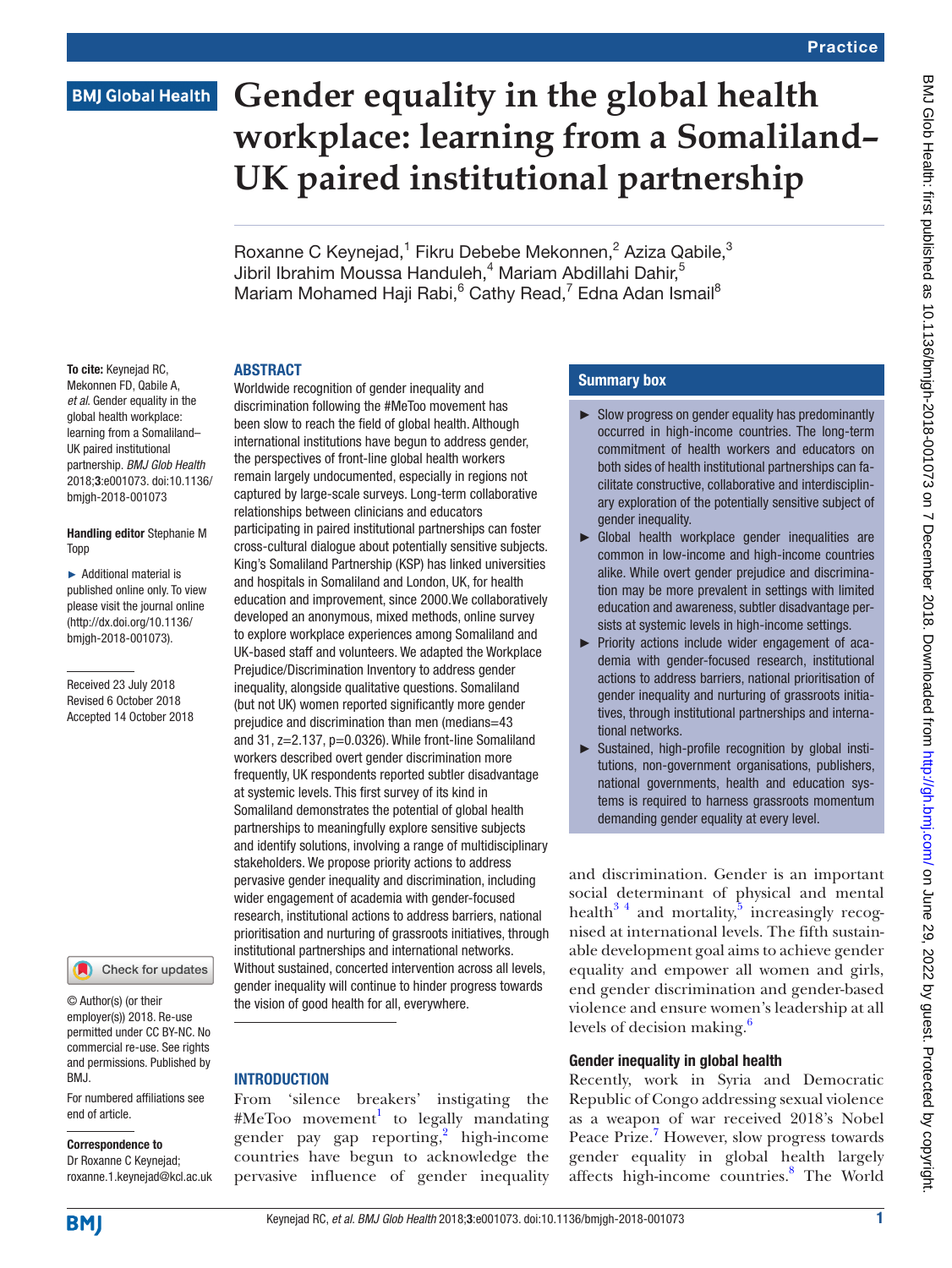Economic Forum's global gender gap report<sup>[9](#page-5-7)</sup> quantifies economic participation and opportunity, educational attainment, health and survival and political empowerment in 144 countries. Rwanda, Nicaragua and Philippines are unusual among low-income and middle-income countries (LMICs), being ranked in the top 10. The lowest rankings are occupied by countries currently or recently engaged in armed conflict, alongside more affluent nations that limit women's participation and empowerment. Postconflict 'success stories' such as Rwanda demonstrate how peace-building activities can create political and wider gender equality, although not without some negative consequences.<sup>10</sup> A growing literature supports gender-sensitive approaches to state building in fragile and conflict-affected situations while emphasising barriers that can perpetuate entrenched gender norms.<sup>[11](#page-5-9)</sup>

Since only countries able to provide data for 12 out of 14 index domains are included in the Gender Gap Report, 49 United Nations member states remain unaccounted for. These nations risk falling behind the current wave of global support for gender equality. Their undocumented experiences may also offer important insights, relevant to global health practitioners and policy makers. Neither Somalia nor Somaliland (a peaceful, postconflict nation internationally unrecognised since 1991) was included in 2017.

Attempts by the WHO to prioritise gender inequality have been challenged for neglecting its interactions with other personal characteristics such as ethnicity, sexual orientation and disability.<sup>12</sup> Intersectional theorists<sup>13</sup> emphasise that the impact of gender on health is determined by 'multiple axes of power relations' resulting from interactions between gender and other individual categorisations.

#### Somaliland

Somaliland, a former British Protectorate, is a self-declared independent state with an estimated 4.5 million population.[14](#page-5-12) Primary and secondary school enrolment is increasing, but in 2008/2009, one woman attended school for every three men.<sup>[15](#page-5-13)</sup> In 2007, enrolment was 73%–76% men at Amoud and Hargeisa universities, including medicine, nursing, business and law. However, enrolment at Burao University, including veterinary medicine, islamic studies and law, was 80% women. The majority religion is Islam and 55% of the population is nomadic or semi-nomadic.[15](#page-5-13) A constellation of factors influencing experiences of gender equality affects Somaliland, but data regarding practising healthcare staff, disaggregated by gender, are not available.

#### Paired institutional partnerships for global health

Long-term global health partnerships between healthcare organisations and educational institutions in different clinical and resource contexts facilitate mutual exchange of experience, skills and expertise.<sup>16</sup> Their benefits were reflected in Millennium Development Goal

 $8^{17}$  and Sustainable Development Goal 17 to 'revitalize the global partnership for sustainable development'[.18](#page-5-16) In an ever-more globalised world, international, multidisciplinary networks, aided by rapidly evolving online media and communications technology, offer advantages to global health not readily accessible to large institutional bodies. $19$  In particular, the benefits of 'boundary-spanning' practices that foster cross-cultural learning networks and communities of practice that build local and national health institutions in LMICs are increasingly acknowledged.<sup>20</sup>

#### King's Somaliland Partnership (KSP)

KSP is one such link between universities and hospitals in Somaliland, and King's Health Partners, London, UK, which aims to improve healthcare and its outcomes by strengthening people, organisations and systems.<sup>21</sup> KSP has collaborated on clinical education in Somaliland since  $2000$ ,  $^{22}$  $^{22}$  $^{22}$  using a combination of face-to-face and e-learning via the low-bandwidth MedicineAfrica website, $^{23}$  demonstrating knowledge and cultural exchange benefits. $^{24}$ Building research capacity is evidenced by publications coauthored by female and male clinician-educators in both countries. $25$  A 'strategic partnerships for higher education innovation and reform' grant $^{26}$  has expanded KSP's work to multidisciplinary professionals.

Several founding members remain active in KSP to this day, and many volunteers have contributed for over a decade. The long-term commitment of health workers and educators on both sides affords working relationships in which potentially sensitive subjects, such as gender inequality, can be discussed. Responding to growing awareness of intersectional gender inequality, our predominantly, but not exclusively, female and Somaliland-based team of KSP volunteers agreed to survey diverse staff in both countries, exploring gender-associated barriers and facilitators in the global health workplace, focusing on solutions and best practice.

#### Surveying workplace experiences Procedure

A working group of interested KSP volunteers and staff collaboratively developed a survey before online dissemination. We used mixed-methods $27$  to capture quantitative and qualitative data on diverse experiences. We adapted the validated 16-item Workplace Prejudice/ Discrimination Inventory (WPDI) $^{28}$  to ask about gender using simpler language ([online supplementary file 1](https://dx.doi.org/10.1136/bmjgh-2018-001073)). We developed five contextually relevant additional statements, about being listened to, expressing views, being encouraged, leadership and missing opportunities. We used qualitative questions to explore gender-based and intersectional workplace barriers, recommendations and good practice. We collected demographic information using broad categories and encouraged participants to contact RK to raise specific concerns.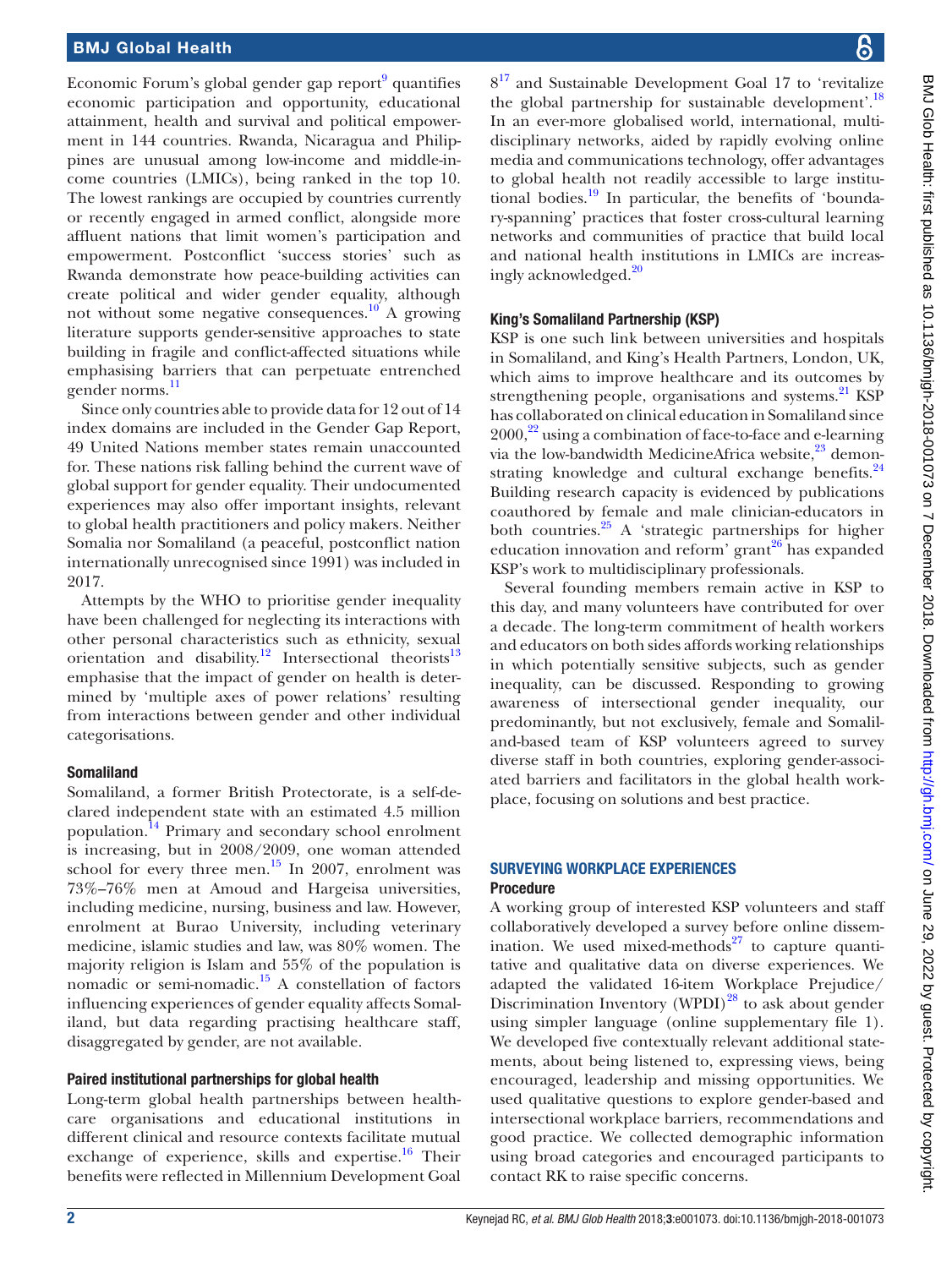Any staff member, volunteer or student aged over 17 years participating in KSP activities was eligible to participate.

#### Analysis

We used Stata SE V.15<sup>29</sup> to analyse adapted WPDI scores. Likert-scale responses scored between 1 ('strongly disagree') and 5 ('strongly agree); relevant items were reverse-coded, yielding a maximum score of 80. We performed non-parametric tests due to small sample size. We compared median item, total WPDI and additional item scores, using Wilcoxon rank-sum tests.

We analysed qualitative responses using thematic analysis, following a stepwise approach. $30\,$  RCK, FDM, JIMH, AQ, MMHR and MAD generated initial codes and searched for themes. RK collated and named themes, which were collaboratively reviewed. We employed reflexivity during this process, recognising our personal, intersectionally influenced biases. $31$  For example, as a female UK researcher, RK employed self-reflexivity when reading qualitative responses by participants with diverse experiences. Reflexivity was also employed within the analytical team, when collaboratively reviewing codes and themes generated by diverse research colleagues, whose experiences and perspectives influenced their interpretations. This approach has been advocated to enhance 'sense-making' when cross-cultural teams collaborate on research.<sup>[32](#page-6-6)</sup>

#### **Demographics**

Thirty-six Somaliland (58% women) and 17 UK-based participants (53% women) completed the survey between 18 January 2018 and 12 March 2018. Median age was 26–30 years (Somaliland; range: 19–60 years) and 31–40 years (UK; range: 19–61+ years). Somaliland participants' main professional roles were medical (42%), administrative (19%), teaching (11%), midwifery (11%), research (8%) and nursing (6%). Most UK participants were doctors (65%) or nurses (18%). Median experience was 5–10 years (Somaliland) and 10–20 years (UK; range:  $1-20+$  years).

#### WPDI scores

[Online supplementary file 2](https://dx.doi.org/10.1136/bmjgh-2018-001073) displays item responses; [table](#page-2-0) 1 shows descriptive statistics.

When considered alone, Somaliland women and men differed significantly on total WPDI scores (medians=43/31, z=2.137, p=0.0326), unlike UK

participants (medians 32/41.5, z=−1.109, p=0.2673). Somaliland women agreed significantly more strongly than men with eight statements. These were 'at work, women receive fewer opportunities' (medians 4/2, z=1.959, p=0.0501), 'where I work, men are treated better than women' (medians  $3/2$ ,  $z=2.687$ ,  $p=0.0072$ ), 'at work, people are intolerant of women' (medians 2/1, z=2.399, p=0.0164), 'managers check women's work more closely than men's' (medians  $2/1$ ,  $z=2.150$ ,  $p=0.0316$ ), 'making jokes about gender is [not] common where I work' (medians  $3/3$ ,  $z=2.042$ ,  $p=0.0411$ ) and 'at work, I am treated poorly because of my gender' (medians 3/1,  $z=2.871$ ,  $p=0.0041$ ). Two non-WPDI items showing significant differences were 'I am not encouraged by my seniors to aim higher in my career' (medians  $3/2$ ,  $z=2.002$ , p=0.0453) and 'I miss out on training or teaching opportunities because of my gender' (medians  $2/1$ ,  $z=1.967$ , p=0.0492).

There was no significant difference between Somaliland and UK participants' total WPDI scores (medians=34/38,  $z=0.105$ ,  $p=0.9164$ , nor between aggregated women and men (medians=39/33, z=1.419, p=0.1558). When considered together, Somaliland respondents agreed significantly more strongly that 'where I work, people of different genders [do not] get along well with each other' (medians 2/2, z=2.195, p=0.0282) and 'I am not encouraged by my seniors to aim higher in my career' (medians 3/2, z=2.065, p=0.0389). Women agreed significantly more strongly than men, that 'at work, I am treated poorly because of my gender' (medians=2/1,  $z=2.553$ ,  $p=0.0107$ ).

#### Workplace barriers

Forty-seven (Somaliland) and 65% (UK) of respondents described gender-related barriers in their field. Somaliland participants described men being disproportionately encouraged and widespread beliefs that women are weaker, less competent and reliable. One commented: 'my managers never encouraged me or appreciate. [I am] never being given opportunity of work or education if one come[s] out'. They highlighted difficulties for women in securing employment, scholarships, promotions and leadership positions. A top candidate was told she would not be appointed in case she married and became pregnant, and women were posted to inaccessible regions where they could not go outside unaccompanied. Women were interrupted by men in meetings,

<span id="page-2-0"></span>

| Median WPDI scores and IQRs by group<br><b>Table 1</b> |                   |            |               |            |                  |            |
|--------------------------------------------------------|-------------------|------------|---------------|------------|------------------|------------|
|                                                        | Somaliland (n=36) |            | UK $(n=17)$   |            | Total ( $n=53$ ) |            |
|                                                        | <b>Median</b>     | <b>IQR</b> | <b>Median</b> | <b>IQR</b> | <b>Median</b>    | <b>IQR</b> |
| Female, n=30                                           | 43                | $24 - 63$  | 32            | $31 - 38$  | 39               | $24 - 63$  |
| Male, $n=23$                                           | 31                | $21 - 40$  | 41.5          | $41 - 42$  | 33               | $21 - 51$  |
| Total, $n=53$                                          | 34                | $21 - 63$  | 38            | $27 - 51$  | 35               | $20 - 63$  |

WPDI, Workplace Prejudice/Discrimination Inventory.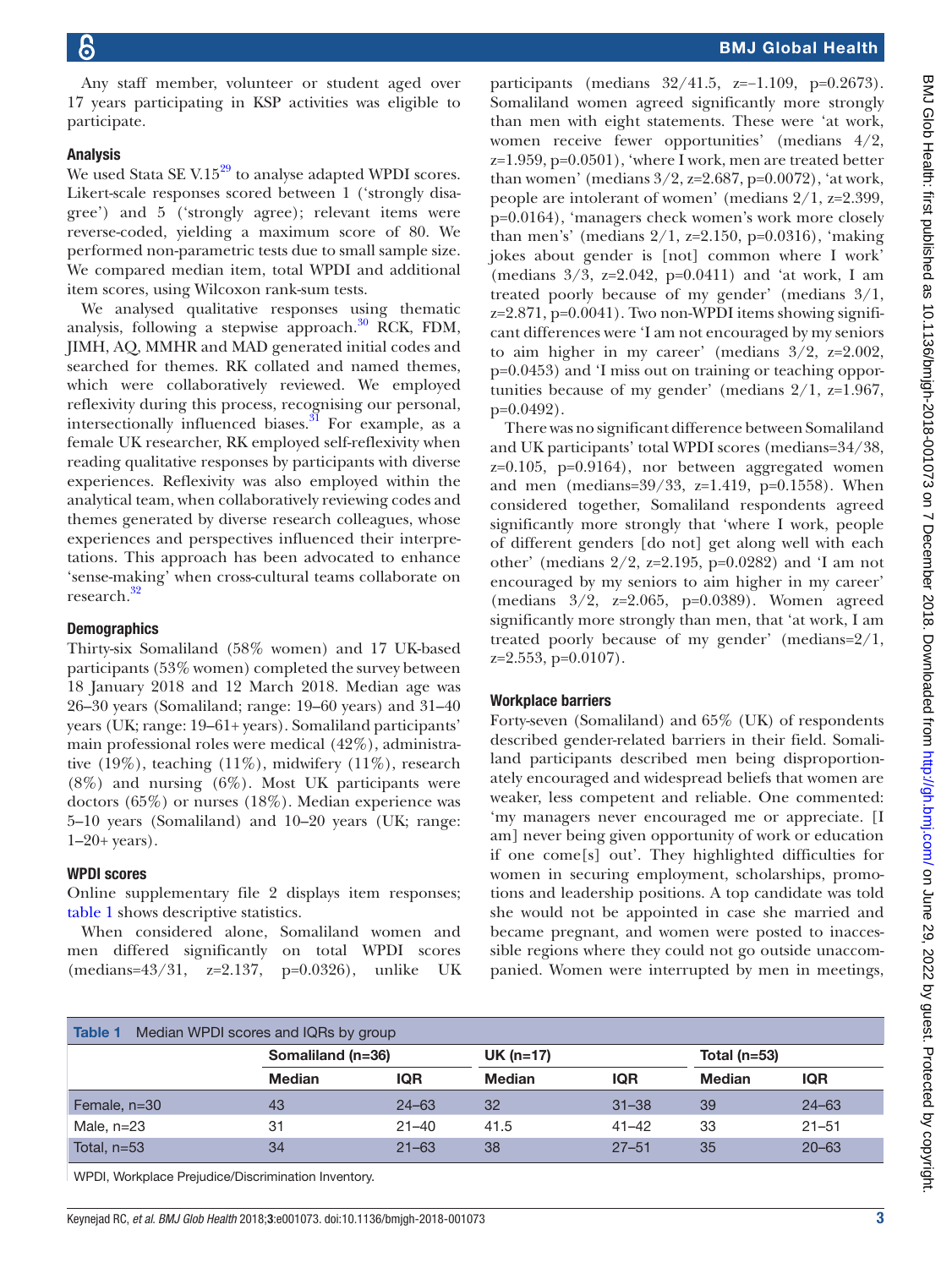deprioritised against junior males and faced 'all kinds of humiliation and under encouragement'. One recalled 'during my study people were telling me I can't be a doctor and when I became they said at least say am nurse; female can't be a doctor'. Another noted that limited employment prospects influence emigration of women to high-income countries. Gender-based violence was a cause for concern: 'every girl is afraid of being raped if they leave home at night, even evening, this is the greatest problem for women who cannot defend themselves'.

UK participants described gender pay gaps, unequal treatment, inflexible conditions, being bullied on-call, unequal representation in leadership and excess work ('male colleagues giving females additional work, eg, pelvic exams, review[s] of young female patients as they feel uncomfortable'). One reported that US 'females [are] subtly seen as less able to handle hard work hours, or being seen as selfish for wishing to breast feed'. One said stereotypically feminine women are better received, and another: 'I consciously try to avoid what I feel are "female" attributes when applying for jobs or promotions'. A male participant said 'I often feel I am treated with more academic respect than my women peers in the workplace'. UK participants also noted disadvantages for men ('I am expected to stomach more abuse'), difficulty gaining exposure to women's health and lower clinical pass rates 'because of the perception that [women's] approach is "softer"''.

In both countries, participants said patients may be more willing to see women and described women being unable to train in chosen specialties. Surgical theatres were highlighted: (Somaliland) 'sometimes they did not give us sterile surgical gowns to participate in the theatre; sometimes they hide sutures while we are in there'. A UK respondent highlighted limited access to toilet facilities during on-call shifts.

#### Interventions

Somaliland respondents proposed a range of interventions. Themes included raising community awareness about gender equality, especially in remote areas, involving parents, elders, religious leaders, commercial sectors, and policy makers, seeking international attention, policies and legislation, fair recruitment, proportional leadership, advocacy, economic empowerment, positive discrimination, widening access, confidence building, peer support, case studies, workshops, seminars and radio and television broadcasts.

UK participants recommended better implementation of legislation and policies, quotas, more access and support of flexible working, equal parental leave, mentorship, role models, countering stereotypes, pay transparency, recognition of implicit bias and enhanced access to opportunities. Academics proposed proactively engaging women in research and returning to it from maternity leave, support with grant applications, mock interviews, publication and alternative routes.

Some expressed positivity. A Somaliland respondent said 'I try to change many problems that I see… I am hopeful that the world will recognize the power of women'. A UK respondent stated 'healthcare is ahead of many areas of work in terms of equal opportunity, but we need to actively recruit more women into senior leadership roles and develop young women's leadership skills in a way that does not just replicate the current very 'male' leadership style'

#### Existing positive practice

Several Somaliland respondents noted improvements in prejudice against women in the workplace and recognised government efforts. Female senior surgeons and physicians, hospital matrons, managers, academics, entrepreneurs and business leaders were cited as role models. Others emphasised rising school enrolment, university graduation and work participation among women, especially in urban areas. One noted that mixedgender clinical placements improved respect for female students, compared with segregation. Another noted more gender discrimination outside the workplace than within it. Several respondents noted that national and international organisations employing female staff enable role modelling of gender equality, including equal pay. One respondent referred to Islamic scripture advocating women's rights, and others emphasised the roles of elders and the wider community in recognising women's contributions.

UK respondents recognised employer initiatives, including paid maternity leave, shared parental leave, less than full-time training, female leaders, role modelling, retention efforts and implicit bias training. One highlighted the benefits of KSP's flexible, remote electronic technologies, widening access for staff with caring responsibilities. However, one stated 'gender bias is such a problem in my area that I do not know of any positive examples of which to share'.

#### Intersectional barriers

Fifty per cent of Somaliland and 77% of UK respondents acknowledged barriers arising from other characteristics. Somaliland participants especially emphasised clan membership, younger age and disability as influencing career progression. One highlighted early marriage, when husbands may prevent women from continuing to work. Sexuality was acknowledged to be a taboo subject in Somaliland. UK participants emphasised intersectional barriers for ethnic minorities: 'social stereotypes of those with certain age, race, religion, disability and sexuality manifest as psychological and practical barriers to opportunities'.

Somaliland participants recommended addressing intersectional barriers through similar initiatives but emphasised the need to involve cultural, religious and government leaders in addressing clan, disability and age-related discrimination. Suggestions included preventing clan being identified during recruitment,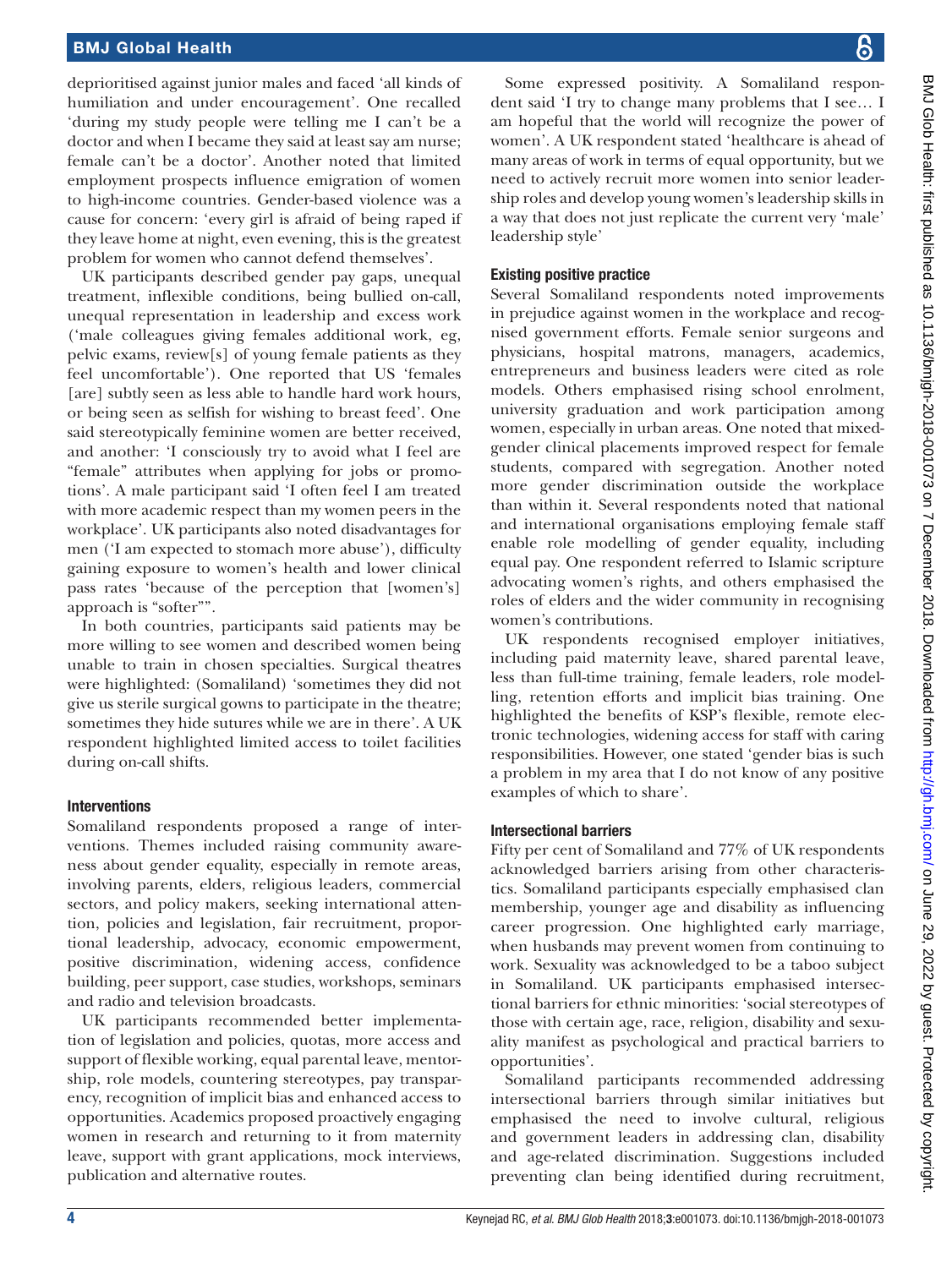national policies protecting characteristics, education about implicit bias, role modelling by international organisations and funders and collecting more routine demographic data. UK participants suggested employer actions, including quotas, enforcing policies, encouraging diverse applicants, discussing implicit bias, school-age and early career mentorship.

#### **IMPLICATIONS**

#### Benefits of health institutional partnerships

Our study built on nearly two decades of cross-cultural global health partnership between Somaliland and the UK. It demonstrates how culturally sensitive subjects can be constructively explored in the context of longterm health partnership between differently resourced settings. In distinct ways, persistent hierarchies and entrenched power differentials affect the worlds of research, university education and clinical practice in both countries, consistent with low rates of female leadership across top international universities.<sup>33</sup> This study overcame these barriers to collaborative research leadership and academic authorship, building on KSP's legacy to unite a diverse team of junior and senior, female and male, Somaliland and UK contributors to address this still-taboo subject.

#### Academic engagement

Medical publishing is increasingly prioritising the neglected field of gender inequality $34$  and the need to consider gender in global health practice and research.[35 36](#page-6-9) The Gambia women in science working group argues that in sub-Saharan Africa, 'women and men need to perceive women as intellectually equal'.<sup>37</sup> The current climate of prioritising gender equity in global health<sup>38</sup> inspired our diverse group to spearhead the first study of its kind in a country unable to contribute data to the gender gap report. More vocal prioritisation of such research is required, to meaningfully harness current momentum for global gender equality. The dangers of inertia are clear, with emigration of skilled female staff and withdrawal of female expertise from the workforce highlighted by our study.

### International commonalities

While overt gender prejudice and discrimination were more frequently reported in Somaliland, UK respondents described subtler disadvantage at systemic levels. While many recommendations for Somaliland already exist in the UK, they have not eliminated unequal pay, hostility in surgical theatres, bullying, harassment or intersectional barriers. Transparency and discussion are crucial steps, making recent global publicity of pervasive sexual harassment,<sup> $\Gamma$ </sup> pay inequality<sup>39</sup> and occupational segregation<sup>40</sup> particularly welcome. WPDI scores among female Somaliland respondents were higher than those of male or UK respondents and similar to a recent study among Muslim American women, $41$  underscoring the severity of workplace discrimination and prejudice in

selected low-income and high-income settings. Recognition of intersectional barriers and the need for them to be approached with sensitivity in Somaliland supports calls for recognition of intersectionality in global health.<sup>12,13</sup>

#### Institutional action

Our findings support evidence-based action at global, national and institutional levels.<sup>[42](#page-6-15)</sup> This includes conceptual frameworks for gender in healthcare human resources, research guidance, integrating gender equality into health systems strengthening, applying international human rights and equal opportunities laws to national policies, anticipating health workers' life cycle needs, restructuring education and work settings to integrate family and work and reflect the value of caregiving by both genders. Of note, a health workforce survey in Rwanda found that the odds of health workplace violence were reduced by gender equality.<sup>[43](#page-6-16)</sup>

### National prioritisation

The encouragement of the Somaliland ministry of health development for this study, in requesting to receive its results, deserves special mention. Government bodies can tackle systemic gender inequality in collaboration with health, education and voluntary sector organisations. Improvements in workplace attitudes, educational enrolment and female leadership in Somaliland demonstrate how much can be done, even in resource-limited contexts.

### Grassroots initiatives

Despite challenges, respondents were hopeful about Somaliland's future global health workforce. Somaliland's Female Medical Doctor Organization was founded in 2016, to exchange knowledge through discussion and seminars, empower female doctors through education and contribute as equals to their community. A key benefit will be building support networks for isolated clinicians outside urban centres, providing support during challenging, isolated posts. Institutional support of such unfunded organisations and similar initiatives for nurses and allied health professionals could be developed in collaboration with institutional partnerships, such as KSP, which conduct interdisciplinary capacity building. The work of grassroots initiatives in collaboration with paired institutional partnerships could be further enhanced by international networks such as Women in Global Health,<sup>44</sup> providing support, mentorship and promotion on a world stage.

### Limitations

Our results were limited by the self-selecting nature of participants: we did not capture views of individuals lacking literacy, English language or internet access. As such, more severe prejudice and discrimination could have been missed by this brief survey. A broader range of responses would be obtained by triangulating these data with Somali-language interviews, with diverse staff.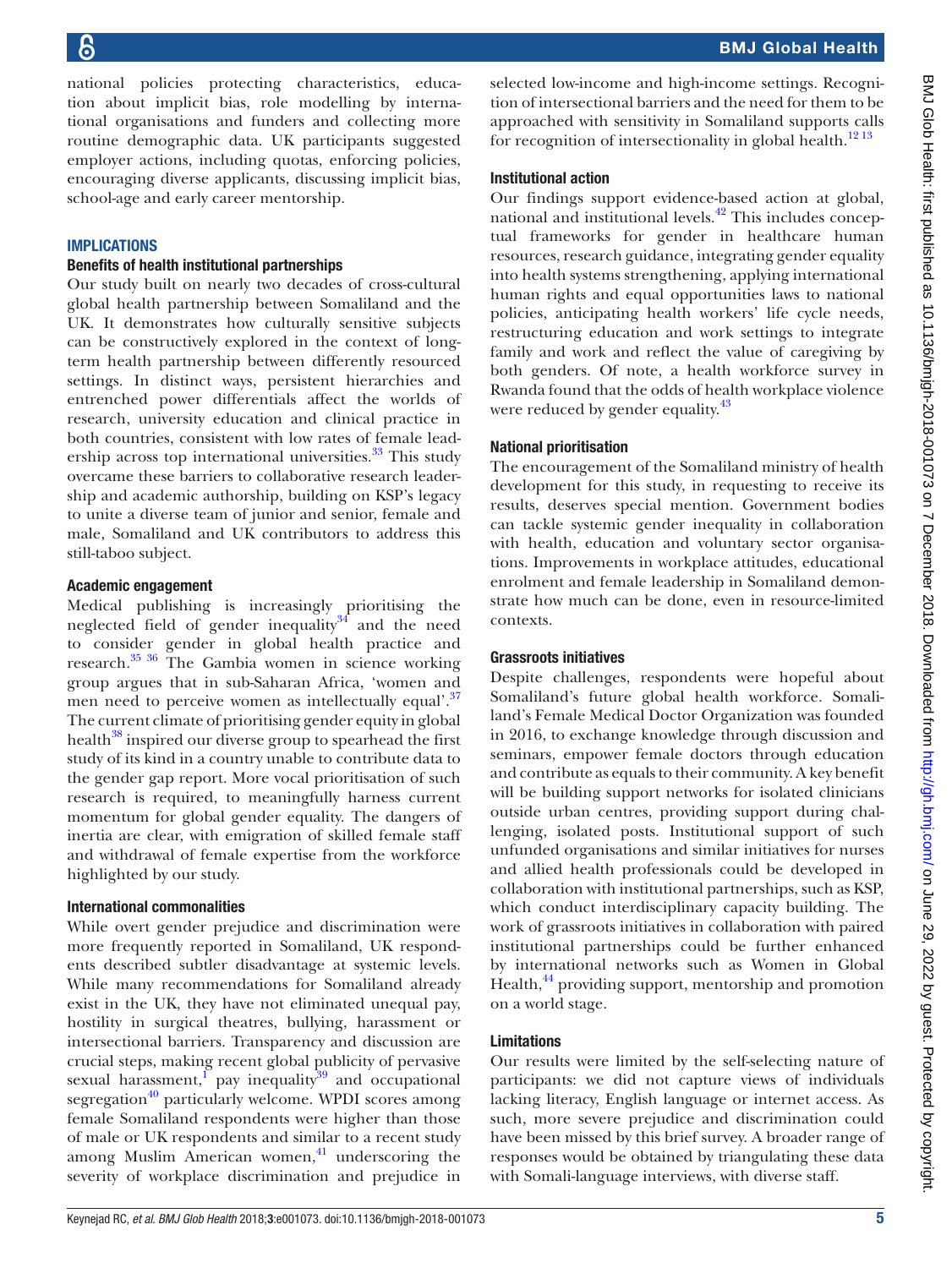#### **CONCLUSIONS**

This first study of its kind in Somaliland demonstrates the potential of global health partnerships to meaningfully explore sensitive subjects, involving stakeholders across international, governmental, educational, clinical and voluntary sectors. Understanding responses alongside those of UK participants using cross-cultural mixed methods indicated relevance outside this region, missed out of key international surveys. We hope that colleagues in diverse global health settings will explore gender in their own context, $45$  taking the crucial first step of starting a conversation, from which a theory of change<sup>[46](#page-6-19)</sup> can be built and multifaceted interventions planned. We look forward to reading their findings and sharing the outcomes of our own in years to come.

#### Author affiliations

<sup>1</sup> Health Service and Population Research department, King's College London

Institute of Psychiatry, Psychology & Neuroscience, London, UK

2 Faculty of Public Health, Edna Adan University, Hargeisa, Somalia 3 Department of Obstetrics & Gynaecology, Kaah Community Hospital, Hargeisa,

Somalia

4 Department of Psychiatry, Amoud College of Health Sciences, Borama, Somalia <sup>5</sup>Hargeisa Office, World Health Organization, Hargeisa, Somalia

6 Department of Internal Medicine, Hargeisa Group Hospital, Hargeisa, Somalia <sup>7</sup>King's Centre for Global Health and Health Partnerships, King's College London, London, UK

8 Nursing & Midwifery, Edna Adan Hospital, Hargeisa, Somalia

Acknowledgements We thank Dr Sharon Markless, Dr Stephani L Hatch, Dr Billy Gazard, Dr Peter Hughes, Mr Daniel Jones, Dr Gudon Adem, Dr Hodan M Osman and Professor John Rees for their kind and instructive feedback on the survey design. We would also like to thank Somaliland's national research committee and staff of the Somaliland Ministry of Health Development for their support of and interest in the results of this research.

Contributors RCK coordinated survey inception and design, applied for King's College London ethics committee approval, coordinated thematic analysis, performed statistical analysis and led writing up. FDM contributed to survey design, applied for Somaliland Ministry of Health and Development approval, led survey dissemination, performed thematic analysis and contributed to writing up. AQ, JIMH, MAD and MMHR contributed to survey design, performed survey dissemination, thematic analysis and reviewed the final manuscript. CR provided senior advice on survey and study design, partnership working and ethics procedures and contributed to writing up. EAI provided senior advice on survey and study design, senior input to application for Somaliland Ministry of Health and Development approval, performed survey dissemination and reviewed the final manuscript.

Funding KSP receives funding from UK Department for International Development (Education), via British Council.

Disclaimer The funder played no role in study design, data collection, analysis, interpretation, writing-up or publication.

#### Competing interests None declared.

Patient consent for publication Not required.

Ethics approval King's College London's research ethics subcommittee (Ref: LRS-17/18-5508) and Somaliland's national research committee and Ministry of Health Development director general (Ref: MOHD/DG:2/167/2018) approved the study.

Provenance and peer review Not commissioned; externally peer reviewed.

Data sharing statement All available data have been summarised in this article.

Open access This is an open access article distributed in accordance with the Creative Commons Attribution Non Commercial (CC BY-NC 4.0) license, which permits others to distribute, remix, adapt, build upon this work non-commercially, and license their derivative works on different terms, provided the original work is properly cited, appropriate credit is given,

any changes made indicated, and the use is non-commercial. See: [http://](http://creativecommons.org/licenses/by-nc/4.0) [creativecommons.org/licenses/by-nc/4.0](http://creativecommons.org/licenses/by-nc/4.0)

#### **REFERENCES**

- <span id="page-5-0"></span>1. Time, 2018. Time person of the year 2017: the silence breakers. Available from: [http://time.com/time-person-of-the-year-2017](http://time.com/time-person-of-the-year-2017-silence-breakers/) [silence-breakers/](http://time.com/time-person-of-the-year-2017-silence-breakers/) [Accessed Jul 2018].
- <span id="page-5-1"></span>2. Office for National Statistics, 2018. Understanding the gender pay gap in the UK. Available from: [https://www.ons.gov.uk/employme](https://www.ons.gov.uk/employmentandlabourmarket/peopleinwork/earningsandworkinghours/articles/understandingthegenderpaygapintheuk/2018-01-17) [ntandlabourmarket/peopleinwork/earningsandworkinghours/articles/](https://www.ons.gov.uk/employmentandlabourmarket/peopleinwork/earningsandworkinghours/articles/understandingthegenderpaygapintheuk/2018-01-17) [understandingthegenderpaygapintheuk/2018-01-17](https://www.ons.gov.uk/employmentandlabourmarket/peopleinwork/earningsandworkinghours/articles/understandingthegenderpaygapintheuk/2018-01-17) [Accessed Apr 2018].
- <span id="page-5-2"></span>3. Donkin A, Goldblatt P, Allen J, *et al*. Global action on the social determinants of health. *[BMJ Glob Health](http://dx.doi.org/10.1136/bmjgh-2017-000603)* 2018;3(Suppl 1):e000603.
- 4. Nunes AR, Lee K, O'Riordan T. The importance of an integrating framework for achieving the Sustainable Development Goals: the example of health and well-being. *[BMJ Glob Health](http://dx.doi.org/10.1136/bmjgh-2016-000068)* 2016;1:e000068.
- <span id="page-5-3"></span>5. Costa JC, da Silva ICM, Victora CG. Gender bias in under-five mortality in low/middle-income countries. *[BMJ Glob Health](http://dx.doi.org/10.1136/bmjgh-2017-000350)* 2017;2:e000350.
- <span id="page-5-4"></span>6. United Nations, 2018. Sustainable development goal 5. Available from:<https://sustainabledevelopment.un.org/sdg5>[Accessed Jul 2018].
- <span id="page-5-5"></span>7. Nobel Prize, 2018. The Nobel Peace Prize for 2018. Available from: <https://www.nobelprize.org/prizes/peace/2018/press-release/> [Accessed Oct 2018].
- <span id="page-5-6"></span>8. The Lancet Global Health. All gender inequality is not equal. *[Lancet](http://dx.doi.org/10.1016/S2214-109X(18)30105-0)  [Glob Health](http://dx.doi.org/10.1016/S2214-109X(18)30105-0)* 2018;6:e351.
- <span id="page-5-7"></span>9. World Economic Forum, 2017. The global gender gap report. Available from: [http://www3.weforum.org/docs/WEF\\_GGGR\\_2017.](http://www3.weforum.org/docs/WEF_GGGR_2017.pdf) [pdf](http://www3.weforum.org/docs/WEF_GGGR_2017.pdf) [Accessed Mar 2018].
- <span id="page-5-8"></span>10. Burnet JE. Women have found respect: gender quotas, symbolic representation, and female empowerment in Rwanda. *[Politics &](http://dx.doi.org/10.1017/S1743923X11000250)  [Gender](http://dx.doi.org/10.1017/S1743923X11000250)* 2011;7:303–34.
- <span id="page-5-9"></span>11. Domingo P, Holmes R, Rocha Menocal A, 2013. Assessment of the evidence of links between gender equality, peacebuilding and statebuilding. Overseas Development Institute. Available from: [https://www.odi.org/sites/odi.org.uk/files/odi-assets/publications](https://www.odi.org/sites/odi.org.uk/files/odi-assets/publications-opinion-files/8767.pdf)[opinion-files/8767.pdf](https://www.odi.org/sites/odi.org.uk/files/odi-assets/publications-opinion-files/8767.pdf) [Accessed Oct 2018].
- <span id="page-5-10"></span>12. Bates LM, Hankivsky O, Springer KW. Gender and health inequities: a comment on the Final Report of the WHO Commission on the Social Determinants of Health. *[Soc Sci Med](http://dx.doi.org/10.1016/j.socscimed.2009.07.021)* 2009;69:1002–4.
- <span id="page-5-11"></span>13. Hankivsky O, Christoffersen A. Intersectionality and the determinants of health: a Canadian perspective. *[Crit Public Health](http://dx.doi.org/10.1080/09581590802294296)* 2008;18:271–83.
- <span id="page-5-12"></span>14. UNPO, 2017. Member Profile Somaliland. Available from: [http://](http://unpo.org/downloads/2343.pdf) [unpo.org/downloads/2343.pdf](http://unpo.org/downloads/2343.pdf) [Accessed Apr 2018].
- <span id="page-5-13"></span>15. Somaliland Government, 2010. Somaliland in-figures Edition 7. Available from: [http://somalilandgov.com/new/wp-content/uploads/](http://somalilandgov.com/new/wp-content/uploads/2012/05/somaliland_in_figures_2010.pdf) [2012/05/somaliland\\_in\\_figures\\_2010.pdf](http://somalilandgov.com/new/wp-content/uploads/2012/05/somaliland_in_figures_2010.pdf) [Accessed Mar 2018].
- <span id="page-5-14"></span>16. Jones A. Envisioning a global health partnership movement. *[Global](http://dx.doi.org/10.1186/s12992-015-0138-4)  [Health](http://dx.doi.org/10.1186/s12992-015-0138-4)* 2016;12:1.
- <span id="page-5-15"></span>17. United Nations, 2018. United Nations millennium declaration. Available from: [http://www.un.org/millenniumgoals/pdf/Goal\\_8\\_fs.](http://www.un.org/millenniumgoals/pdf/Goal_8_fs.pdf) [pdf](http://www.un.org/millenniumgoals/pdf/Goal_8_fs.pdf) [Accessed Mar 2018].
- <span id="page-5-16"></span>18. United Nations, 2015. Sustainable development goals. Available from:<https://sustainabledevelopment.un.org/?menu=1300> [Accessed Mar 2018].
- <span id="page-5-17"></span>19. Smith R, Lee K. Global health governance: we need innovation not renovation. *[BMJ Glob Health](http://dx.doi.org/10.1136/bmjgh-2016-000275)* 2017;2:e000275.
- <span id="page-5-18"></span>20. Sheikh K, Schneider H, Agyepong IA, *et al*. Boundary-spanning: reflections on the practices and principles of Global Health. *[BMJ](http://dx.doi.org/10.1136/bmjgh-2016-000058)  [Glob Health](http://dx.doi.org/10.1136/bmjgh-2016-000058)* 2016;1:e000058.
- <span id="page-5-19"></span>21. Syed Sheriff RJ, Baraco AF, Nour A, *et al*. Public-academic partnerships: Improving human resource provision for mental health in Somaliland. *[Psychiatr Serv](http://dx.doi.org/10.1176/ps.2010.61.3.225)* 2010;61:225–7.
- <span id="page-5-20"></span>22. Leather A, Ismail EA, Ali R, *et al*. Working together to rebuild health care in post-conflict Somaliland. *[Lancet](http://dx.doi.org/10.1016/S0140-6736(06)69047-8)* 2006;368:1119–25.
- <span id="page-5-21"></span>23. Finlayson AE, Baraco A, Cronin N, *et al*. An international, casebased, distance-learning collaboration between the UK and Somaliland using a real-time clinical education website. *[J Telemed](http://dx.doi.org/10.1258/jtt.2010.004004)  [Telecare](http://dx.doi.org/10.1258/jtt.2010.004004)* 2010;16:181–4.
- <span id="page-5-22"></span>24. Keynejad R, Garratt E, Adem G, *et al*. Improved attitudes to psychiatry: a global mental health peer-to-peer E-learning partnership. *[Acad Psychiatry](http://dx.doi.org/10.1007/s40596-014-0206-8)* 2016;40:659–66.
- <span id="page-5-23"></span>25. Keynejad R, Ali FR, Finlayson AE, *et al*. Telemedicine for peer-topeer psychiatry learning between U.K. and Somaliland medical students. *[Acad Psychiatry](http://dx.doi.org/10.1176/appi.ap.11080148)* 2013;37:182–6.